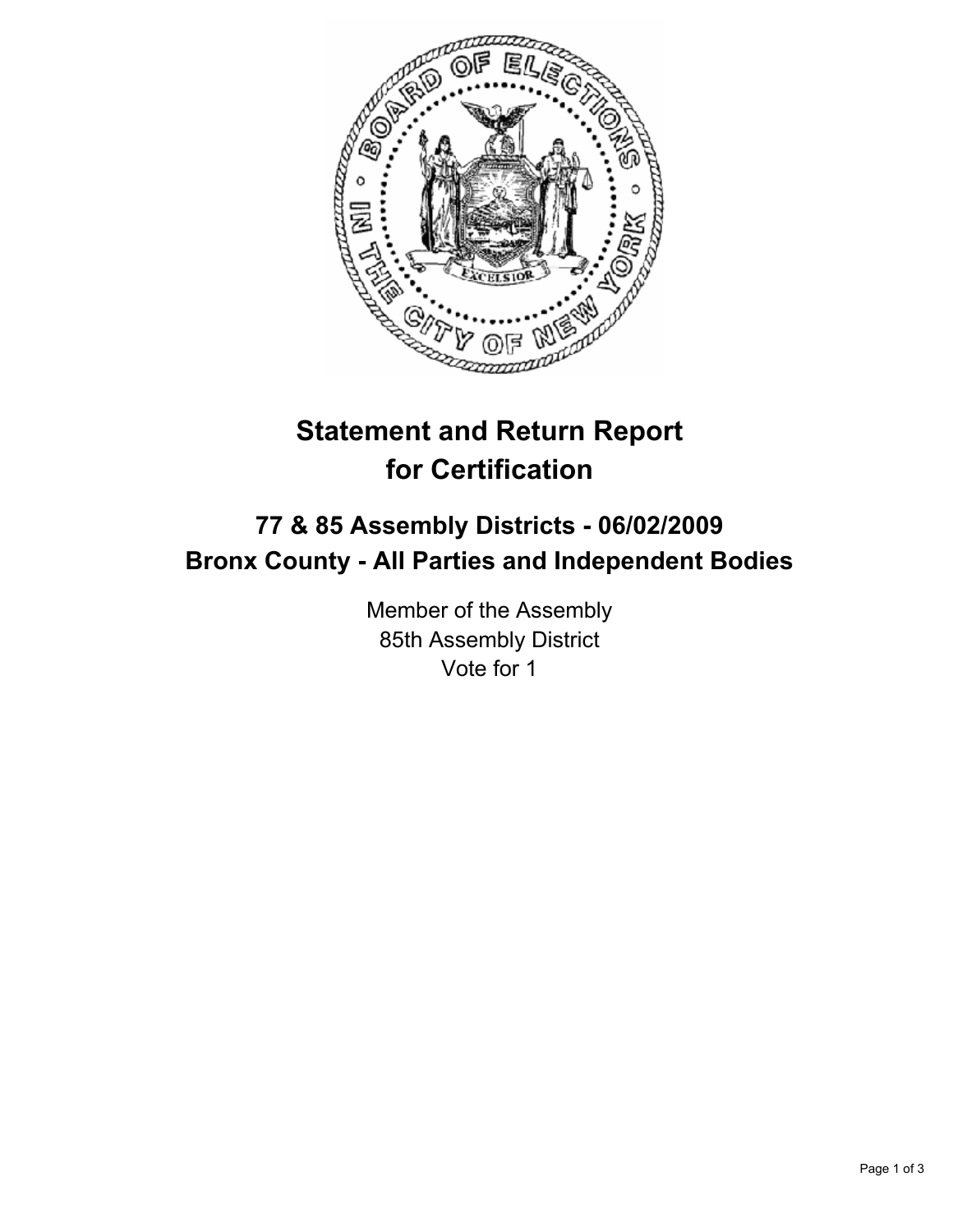

## **Assembly District 85**

| <b>PUBLIC COUNTER</b>            | 1,393 |
|----------------------------------|-------|
| <b>EMERGENCY</b>                 |       |
| ABSENTEE/MILITARY                | 59    |
| <b>AFFIDAVIT</b>                 | 4     |
| <b>Total Ballots</b>             | 1,457 |
| MARCOS CRESPO (DEMOCRATIC)       | 1.277 |
| LEOPOLD L PAUL (REPUBLICAN)      | 106   |
| MARCOS CRESPO (WORKING FAMILIES) | 54    |
| <b>Total Votes</b>               | 1,437 |
| Unrecorded                       | 20    |